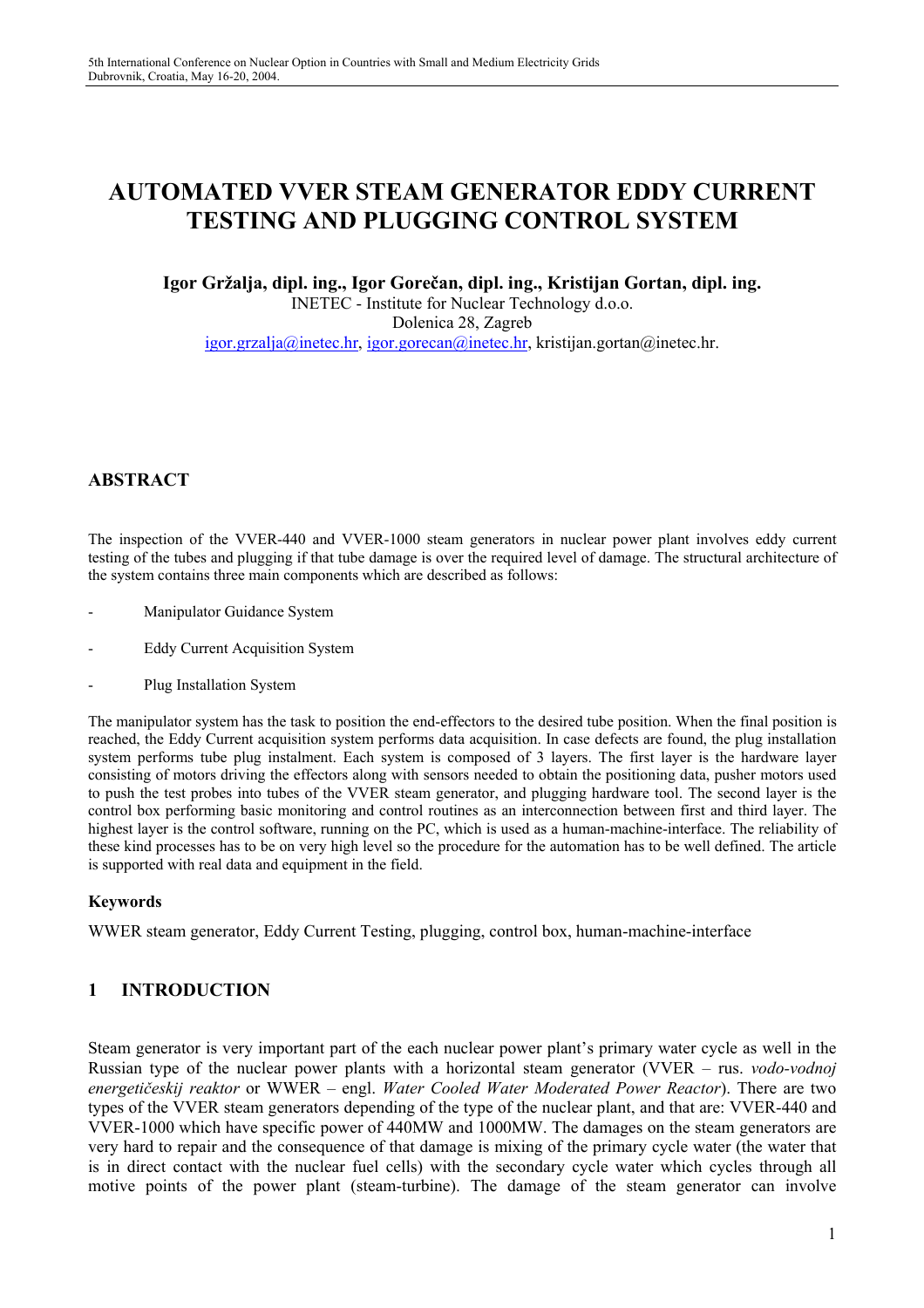consequences that are very complicated to repair and involves large investment in the reparation and closing of the block where the excess happened.

Unwanted excesses can be avoided by inspecting of the steam generator on the regularly basis and that increases the reliability of the nuclear power plant. Reliability of the nuclear power plant is one of the key parameters depending on which define safety of the nuclear plant. The safety of the nuclear plant is very important for the safe work (preventing of the unwanted excesses) of the plant as well for the environment. The unwanted excesses can produce major damage for the plant but can also generate catastrophic damage for the environment in which a plant is build. The project of VVER-440 nuclear power plant does not involve building of the containment around nuclear reactor so damage of the primary circuit can produce major catastrophe for the environment [1].

Inspection of the VVER steam generator is the obligation of every nuclear power plant and it is performing during remount of the plant. The task of the inspection is to establish the wear of the steam generator and to detect and to remove weaknesses that could cause the problems in the normal operation of the plant.



*Figure 1.* Steam generator in the VVER type nuclear power plant

Steam generator in the VVER nuclear plant is Russian type of horizontal steam generator (in contract with PWR nuclear plant which has vertical steam generator) in two basic types (VVER-440 and VVER-1000). Inlet (hot) leg and outlet (cold) leg of the primary cycle fluid are in the vertical position while between two collectors are collections of the tubes in the horizontal position connecting inlet and outlet collector. These collections of the tubes are week part of the steam generator and they are liable to wearing which can bring to tube cracks and tube cracking. That is the reason why inspection of the steam generator is concentrated on the wear inspection of the tubes which connect inlet and outlet leg. If the inspection of the tubes has found out that some tubes have cracks that are not in the tolerance of the wear these tubes are put through the plugging process. The plugging process on specific tube removes that tube form the normal operation during work of the nuclear power plant. Plugging is the process which decreases the power of the steam generator and by that the power of the nuclear power plant. In case that power of the steam generator is under profitable level the steam generator is replacing with the new one.

The pilot project of distance control system will be presented in this article which is completely designed in the company INETEC – Institute for nuclear technology d.o.o. and used for the inspection of the steam generator in Nuclear power plant Paks (VVER-440 model 213 – 4x460MW) located in the southern Hungary. Equivalent system is possible to use for the inspection of the other nuclear power plant of types VVER-440 and VVER-1000.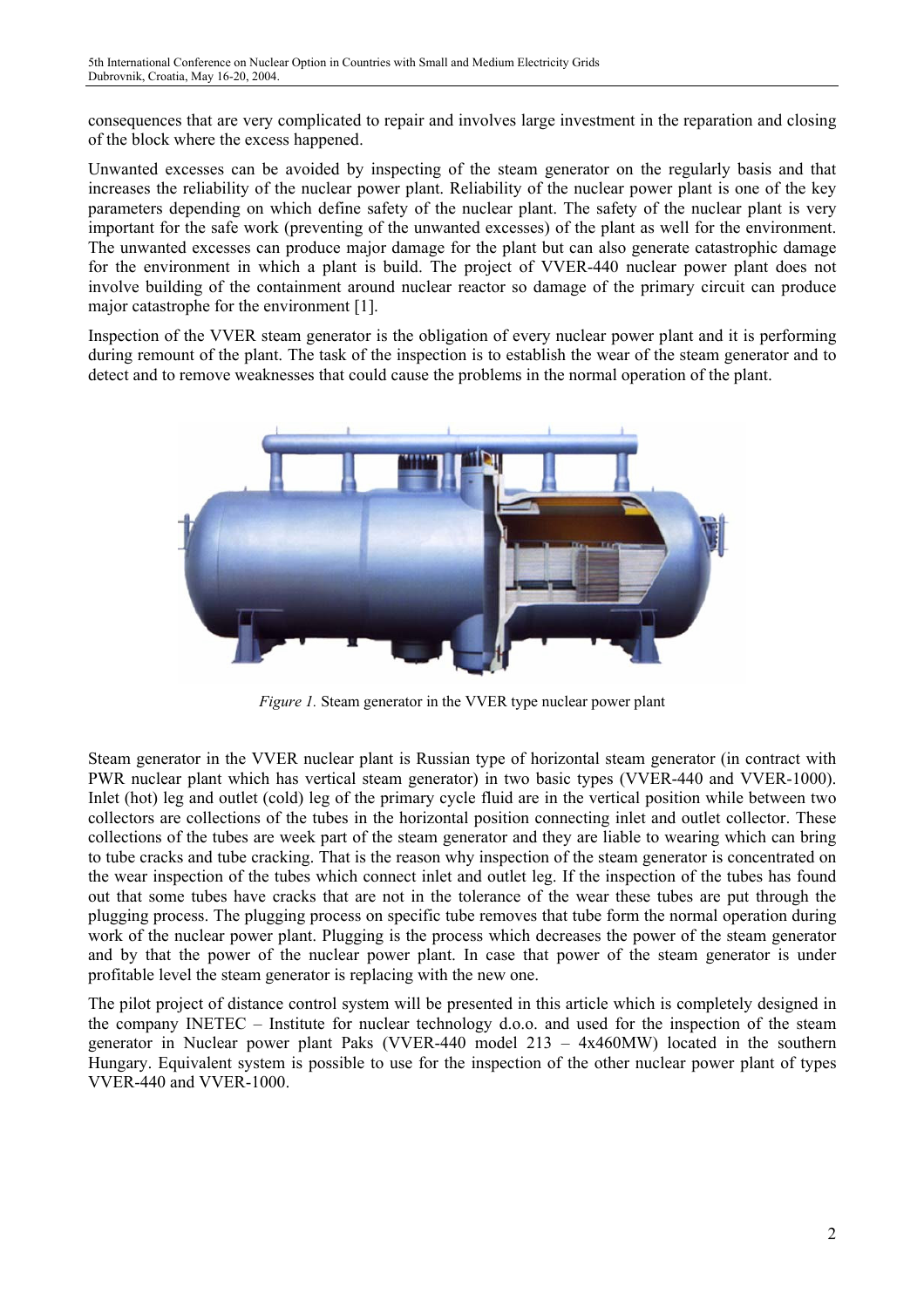## **2 DESCRIPTION OF THE SYSTEM AND CARRYING OUT OF THE INSPECTION**

System for the inspection of the VVER steam generator in the nuclear power plant designed for the complete distance control and it includes: tools for the inspection, equipment for the distance control and software for the control and supervision. The need for the distance control system is justified with the fact that the inspection of the steam generator is performing inside of a nuclear plant's containment which includes an area of increased ionizing radiation (radiation zone) and exposing of the personal to the radiation should be maximally avoided.

Distance control system has a distinction that the tools in the radiation zone are controlled from the far distance where the ionization radiation is on the normal level. Design and planning of the distance controlled system is more complex especially for the reason that work in the nuclear plant required increased reliability of the control over that system.

System for the control and supervision of the inspection of the VVER steam generator is composed from two subsystems which are composed form some subsystem inside them as shown on figure 2.



*Figure 2.* System for the inspection of the VVER steam generator

Eddy Current testing system and Plugging system are not performing their actions in the same time so they are time independent systems. Concerning that we can divide the process of the inspection into two time phases:

- testing of the tube wear using Eddy Current tubes testing system
- plugging of the specific tubes which do not satisfy certain criteria using Plugging system

A distance controlled system requires a local unit (one or more of them) which task is to receive commands from the distanced unit, reinterpret it and perform specific action on the tool, as well software on the distance unit that will communicate with local unit(s).

Three local units were used in the previous designs (one for the acquisition system, one for manipulator guidance system and one for plug installation system). The experience with that kind designed system has shown that the system has large number of interconnections between the tool and local units, as well between local units themselves, which are unstable and usually produce stoppage in the process. Those stoppages are big problem because inspection is time critical and should be completed in defined period. Two local units do not have any sense because the manipulator guidance system is used for both phases of the testing and sometimes one contractor is working on only one phase (tube testing or tube plugging). In two local units design both local units are needed for each phase and that is not practical. This kind of thinking leads us to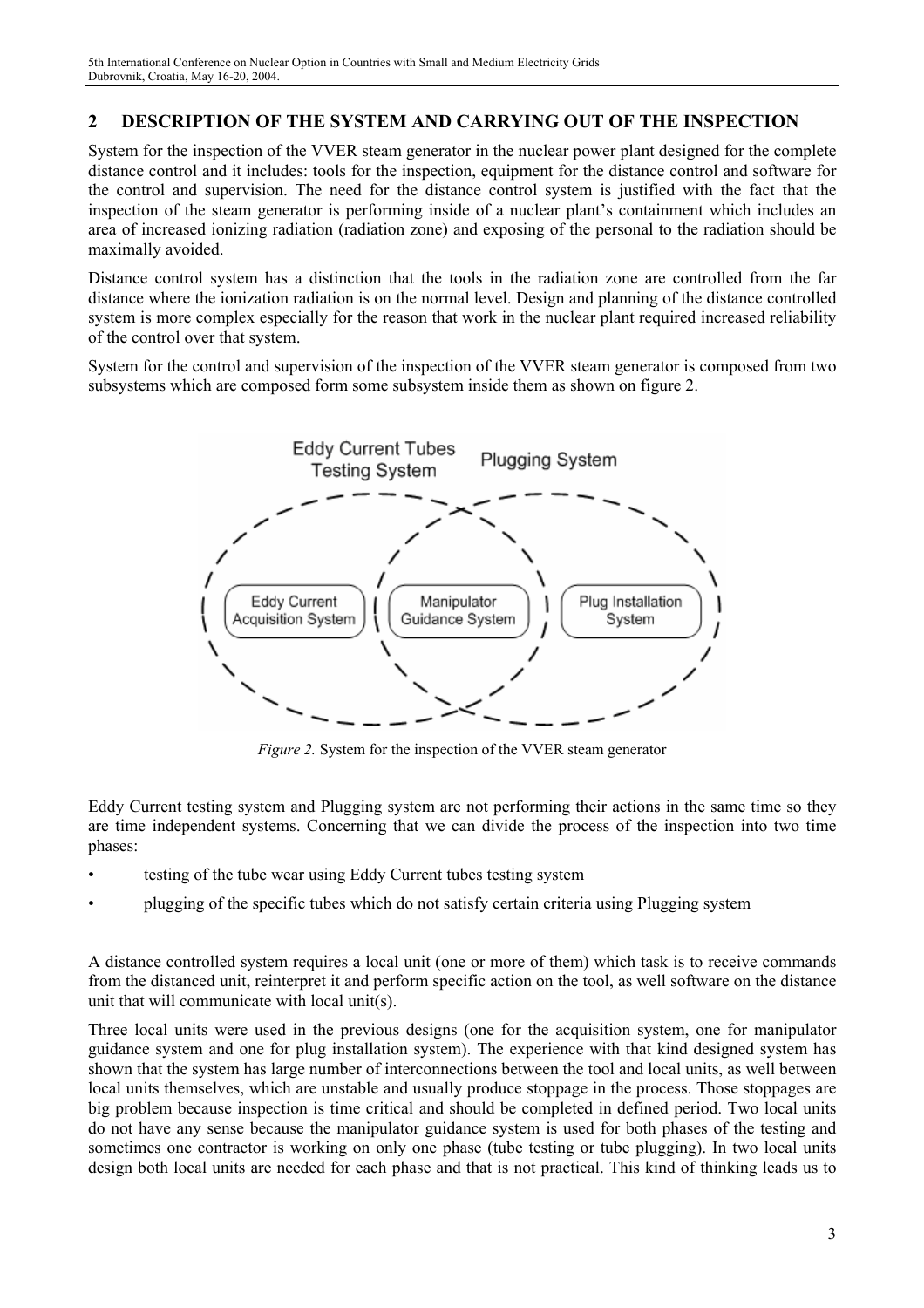the design with only one local unit what is practically realized in this pilot project. That local unit is called EC-PLG control unit and its functionality will be described in next chapter.

Plug installation system has one additional local unit – Platform box which location is on the platform next to the collector opening of a steam generator and it is cable connected to an EC-PLG control unit. Basic task of this unit is to enable manual setting of the air pressure and transferring some measurement parameters to an EC-PLG control unit. This unit is only an EC-PLG external module because EC-PLG controls and supplies Platform box. The reason for this kind of design is the fact that platform is usually dirty and the units on the platform are usually lot more contaminated than the units in upper level from the platform. In this way EC-PLG control unit can be located on the upper level where the contamination is lower.

The next component that is very important for the distance controlled system is the software which is executing on the distance units (PC computers with the Windows platform) outside from the containment area. The major importance of this software is to increase safety of the process because enables semiautomatic and automatic working mode what drastically decreases human errors during operating on this system. The software enable us to document every state of the system in the time and by doing that it eases the fault detections or disables unwanted states. The software packet is composed of three main parts (product of the INETEC) which are required for each system segment: *EddyCurrent Acquisition* (controlling the acquisition system), *Steve Manipulator* (controlling manipulator guidance system) and *Plugging Control System* (controlling plug installation system).

The inspection of the VVER steam generator can be separated into two time phases (testing of the tube wear and plugging of the specific tubes) as previously mentioned. The task of the first part is to check if the collection of tubes between inlet (hot) and outlet (cold) collector are damaged (have the cracks inside the tube). The NDT (non-destructive technology) testing method which is used for detection of the cracks inside the tube is Eddy Current method. The sensitivity of the Eddy Current method satisfies the ability to detect very small cracks inside the tube. Manipulator guidance system is being used for the positioning of the guide tube of the pushing tool (DPS – double pusher system) in front of required tube. DPS is used for pull/push to EC probes into the tube which are sensing the tube cracks during tube pull operation. EC probes are connected to the Eddy Current Tester MIZ-70 (property of Zetec, Inc.) which is stimulating probe coils so the probe coils can generate info about the surface inside the tube. We will discuss only motive parts of the system and not the Eddy Current method and different types of probes in this article.

If the analysis of the acquired data shows that specific tubes have cracks on some part of the tube over the limited tolerance the process of plugging should be performed. Manipulator guidance system is used for the positioning on the required tube that is mark for plugging (in the same matter as when performing testing process). Controlling the plugging tool we need to perform plug instalment. Identical process is required on the opposite end (the same process from the opposite collector).

Figure 3 shows us the schema of interconnection between system parts during inspection in Nuclear power plant Paks. Schema does not notify that workstation is outside the containment (radiation zone) and it is connected to the EC-PLG control unit using fibber-optic cable (the distance is around 250m)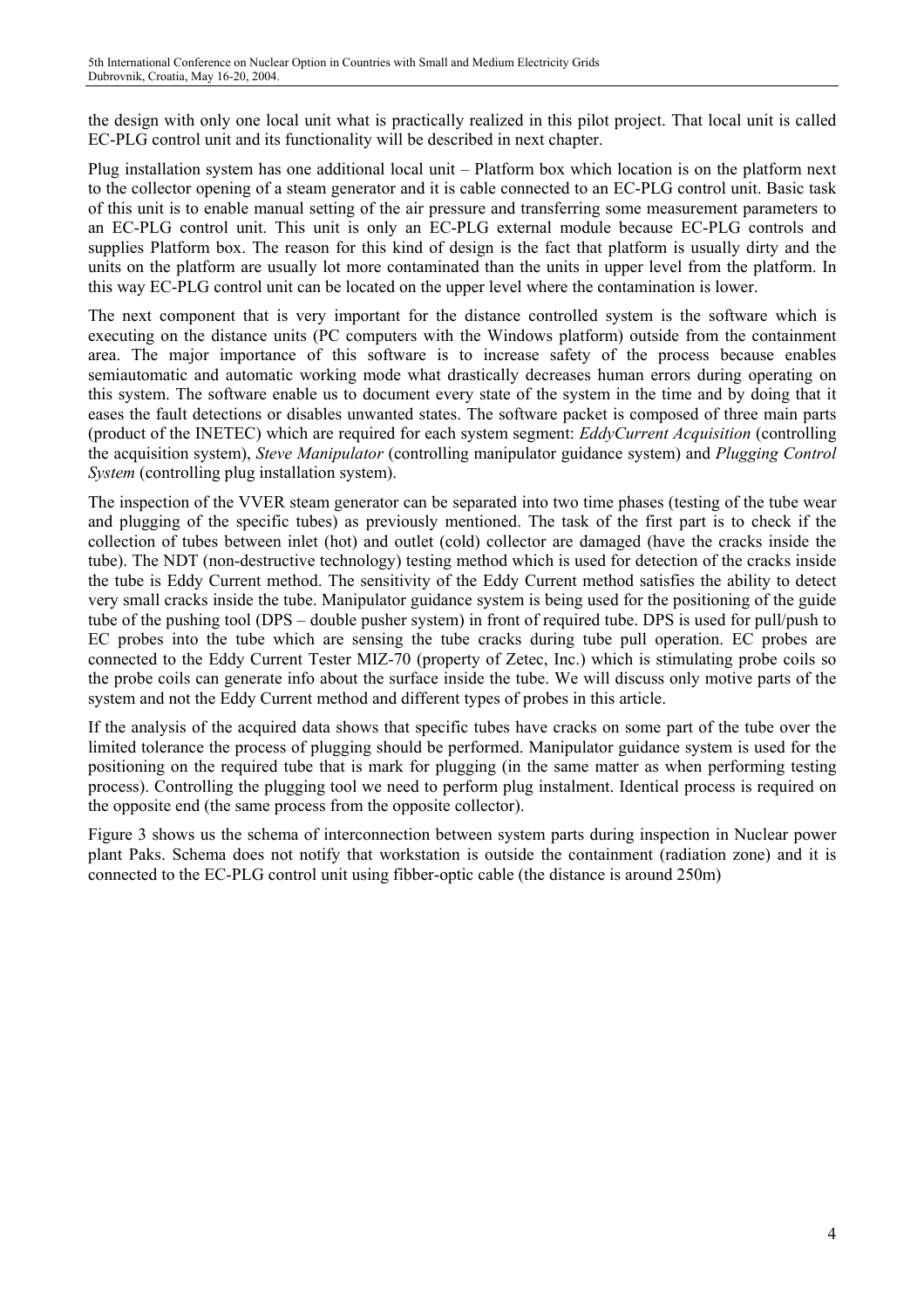

*Figure 3.* Interconnection schema of the inspection system in a Paks Nuclear power plant

## **3 EC-PLG CONTROL UNIT**

EC-PLG controller unit was developed as a local unit which was to be placed close to the operating tools (5- 10 meters), and by connecting it to local area network to be able to monitor and control the tool operations from a distant control room, central processing unit also connected to the local area network. The base of this unit is an embedded microprocessor control module with basic characteristics such as:

- remote control from distant central processing unit
- programming capabilities, that is ability to write independent control routines which can be executed remotely
- interface to step and DC PWM power amplifier with position and velocity feedback
- additional digital inputs/outputs for general purposes

Control modul of EC-PLG controller unit is responsible for execution of controls given by distant remote control unit, tool's state verification and continuous check of remote connection. Modul is programmed in such way that any alarm state (for example remote connection failure) cause a certain response, such as halting all current tool activities.

As stated earlier, EC-PLG control unit is responsible for operation and control of all tools that are a part of inspection system for VVER steam generator, so it is placed in the same mounting unit as a power section (power supply and power amplifiers). In the next articles, all the relevant subsystems will be descried aswell as the operations they perform combined with the apropriate tools.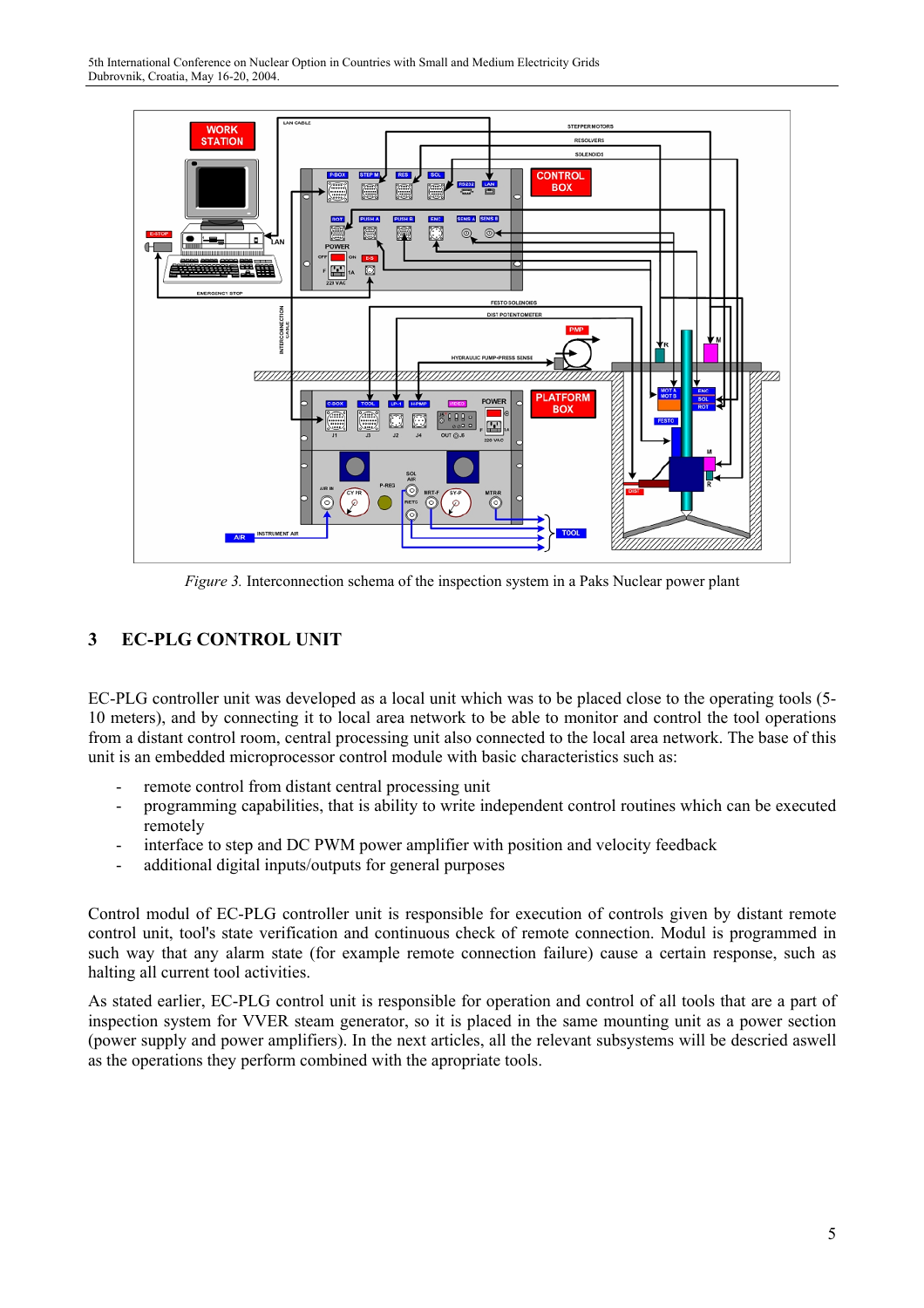## **3.1 Controlling the Manipulator Guidance System**

For positioning to the coordinates of specific steam generator tube within steam generator collector, the two axis manipulator is used. Manipulator has polar system configuration with one axis name Rotation, and the other Elevation. The control system powers two step drives, each of nominal 12W power, while position verification is based on two resolvers, one for each axis. They are connected to step motor shafts through gearboxes.



*Figure 4.* VVER Manipulator

Step motors normally operate in open-loop, because their construction is such that number of step pulses brought to the motor windings is linearly proportional to the shaft turn angle φ. In this case, resolver's duty is to verify the motor's shaft angle to make the positioning more reliable. There are various things that can cause positioning errors due to motor shaft slip, such as weight overload, collision with some obstacle, or similar. As a position feedback component the resolvers are used. Resolver as a feedback component has many advantages: robustness, small dimensions, they are absolute positioning elements. They are powered by a sine wave of a certain amplitude and frequency specified by manufacturer. Due to precise and steady measures, the sine wave signal purity is of most importance. Distorted signal cause noisy position measures. Output signals from resolvers are two sine waves with 90° phase lag between them (usually denoted as *sin* and *cos*), from which is possible to tell the angle of resolver shaft $\varphi$ .

Manipulator guidance with EC-PLG controller is very simple due to fact that the control modul itself has step and DC motor power amplifiers interface. But control module doesn't support resolver-type feedback, but only encoder feedback in form of quadrature or pulse-direction. That's why an additional subsystem was developed. The developed resolver-to-encoder converter subsystem is presented on the figure below. This subsystem enables the manipulator to use resolver and get feedback signals in form like encoders are used.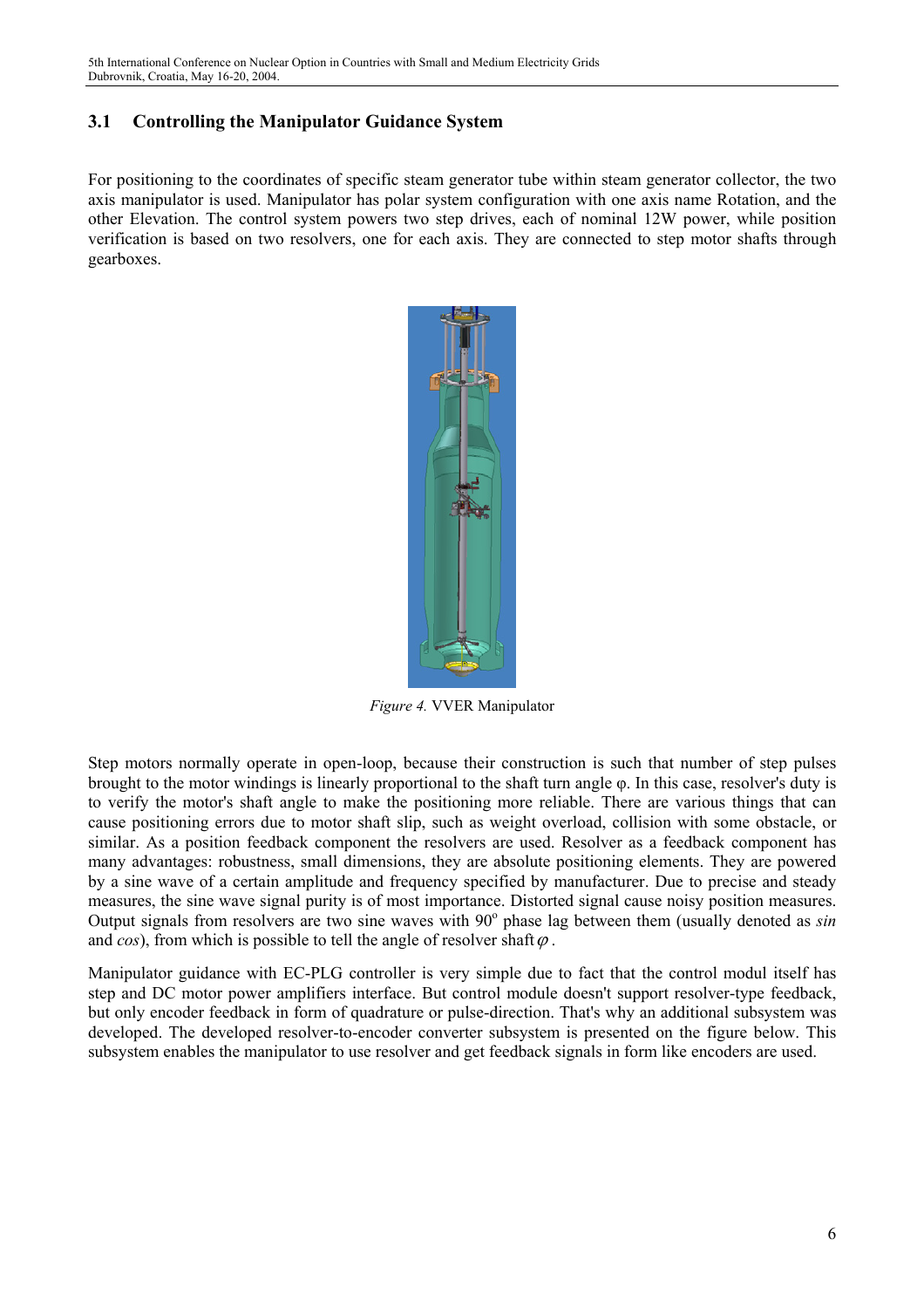

*Figure 5.* Resolver-to-digital converter

The resolver-to-digital converter subsystem consists of two basic items: sine waveform generator and a 16bit signal converter. The subsystem is designed as a PCB, and therefore main components are integrated circuits. Waveform generator is manufactured by EXAR, while signal converter comes from Analog Devices. Output signals from resolver-to-digital subsystem come in form of quadrature or pulse-direction encoder. Quadrature encoder signals can be decoded by using a scheme presented on the figure below. Pulsedirection type of signal can be achieved by using only channel A and direction output from the converter IC.



*Figure 6.* Selecting the resolution

It is possible to adjust these parameters: reference signal amplitude adjustment, total harmonic distortion, and converter resolution. During NPP Paks steam generator inspection, 14bit resolution was used.

#### **3.2 Controlling the Eddy Current Acquisition System**

In Eddy-Current acquisition systems the double probe pusher tool is used. Double probe pusher (DPS) is used because it enables two probes to work simultaneously, which shortens the total inspection time. The tool consists of two DC brushed motors, two incremental encoders and seven pneumatic solenoid driven valves. Encoders are used to measure how far the probe penetrated. Solenoid valves control these tool functions:

- up/down of the upper guide tube
- up/down of the upper front wheels
- up/down of the upper back wheels
- up/down of the lower guide tube
- up/down of the lower front wheels
- up/down of the lower back wheels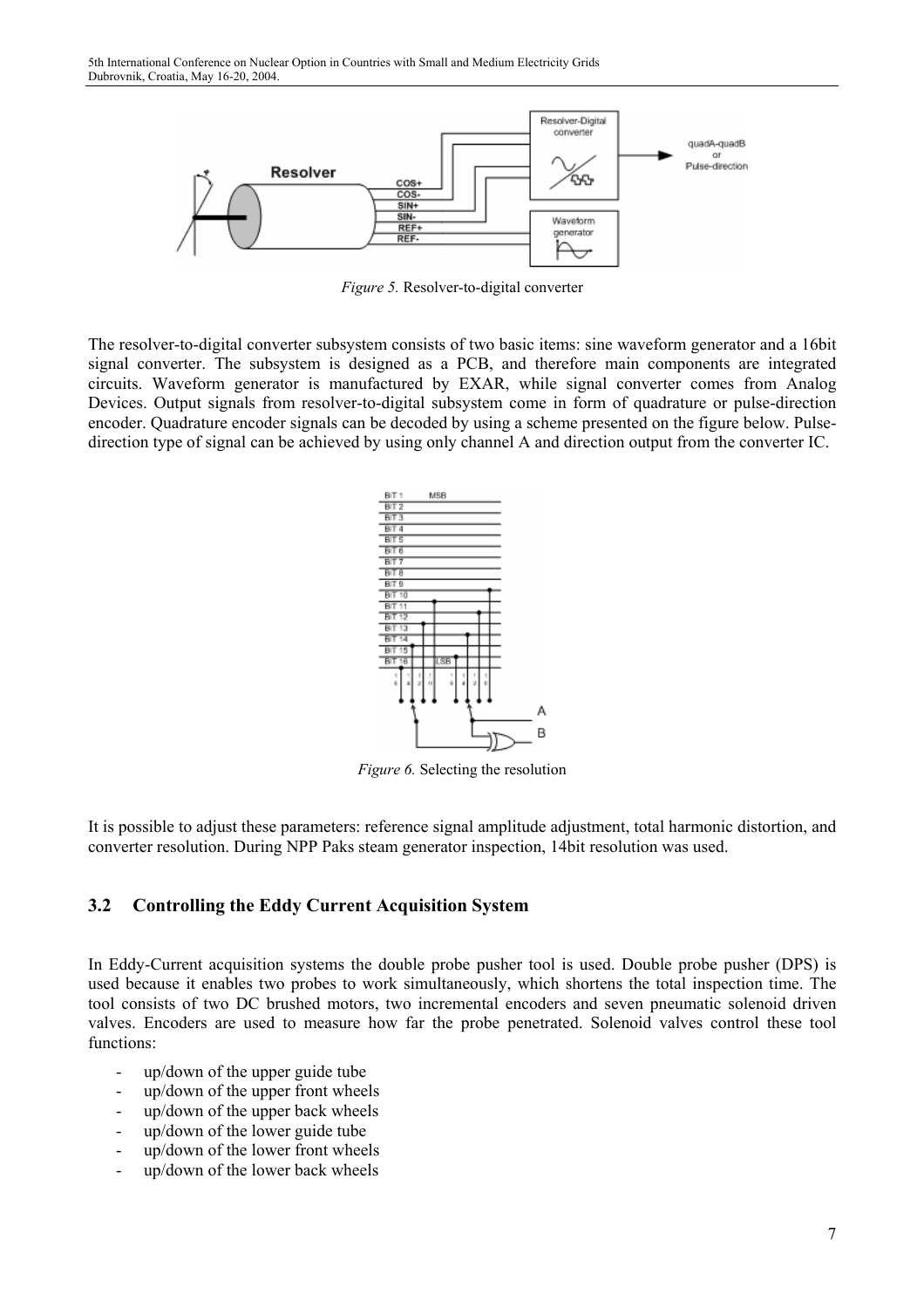service/work position mode

Rising (up) the guide tube is necessary because the entry part of the collector has smaller diameter that the other part of the collector (figure 4) and a tool with guide tube in working position (down) is not able to pass through that part. The Eddy Current probe is passing trough the centre of the manipulator and it is tighten between two wheel pairs (front and back) on the DPS which are pushing/pulling the probe.



*Figure 7.* Natural DPS environment

DC servo motors work in velocity servo closed-loop, with tachometers as velocity measuring component. They are powered by PWM (Pulse Width Modulation) power amplifiers placed in EC-PLG controller mounting unit. The basic connection scheme is presented in the figure below. Few parameters should be adjusted prior to inspection, such as tach gain and loop gain, so that adequate *control voltage/motor speed* ratio is achieved. These parameters are adjusted on trim pots situated on the amplifiers.



*Figure 8.* Pusher motors servo loop

When the probes are pulled out from the steam generator tubes, they could be damaged if they are not stopped before they reach pusher guiding wheels. That's why the sense coil subsystem was developed, which reacts when the probes passes through the coil by shutting down the amplifiers and therefor stopping the motors.

The set of seven pneumatic solenoid driven valves are controller through relay outputs. They are placed on relay control module, and they provide opto isolation and signal amplifying of standard TTL outputs provided by control system. It's necessary to have opto isolation because various things such as overload,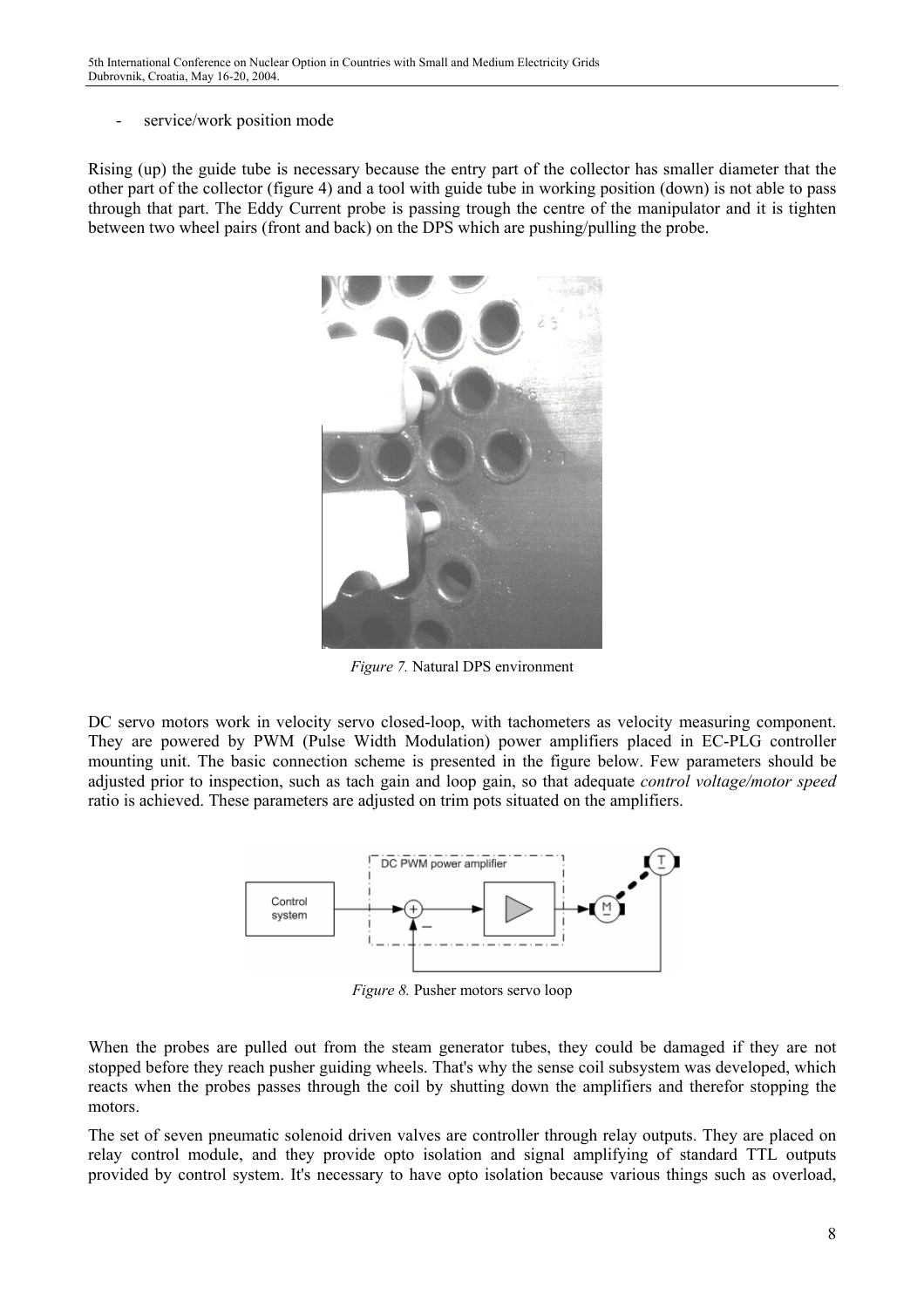short circuit or similar could cause damage to the control system. On the tool there's also a CCD camera that alows the operator to monitor the manipulator behavior, verify manipulator position, and check for any possible obstacles.

## **3.3 Controlling the Plug Installation System**

The lower lever of the plug installation system consists of two subsystems: plug installation tool (figure 9) which is attached on the two axis manipulator mentioned earlier, and Platform control box which is placed on the platform floor just above the steam generator collector and is connected to the EC-PLG controller unit. Platform control box contains pressure regulators, pressure gauges, linear potentiometers gauges and adequate connectors for the tool interface.



*Figure 9.* Plugging tool

Plug installation tool consists of 5 24V pneumatic solenoid driven valves and 2 relays. There are 4 5/3 valves (on, off, undefined state) and 2 3/2 valves (on, off), and the relays are all DPCO configuration (Double Pole Changeover). They are all controlled from EC-PLG controller unit through relay control module.

Controlled parts of the plugging tool are:

- Tool up/down (similar to the DPS) 5/3 valves
- Column up/down 5/3 valves
- Lock Pin in/out 5/3 valves
- Plug grip/release 5/3 valves
- Head forward/retract 3/2 valves
- Roller motor forward/reverse relay
- Hydraulic pump on/off solid state relay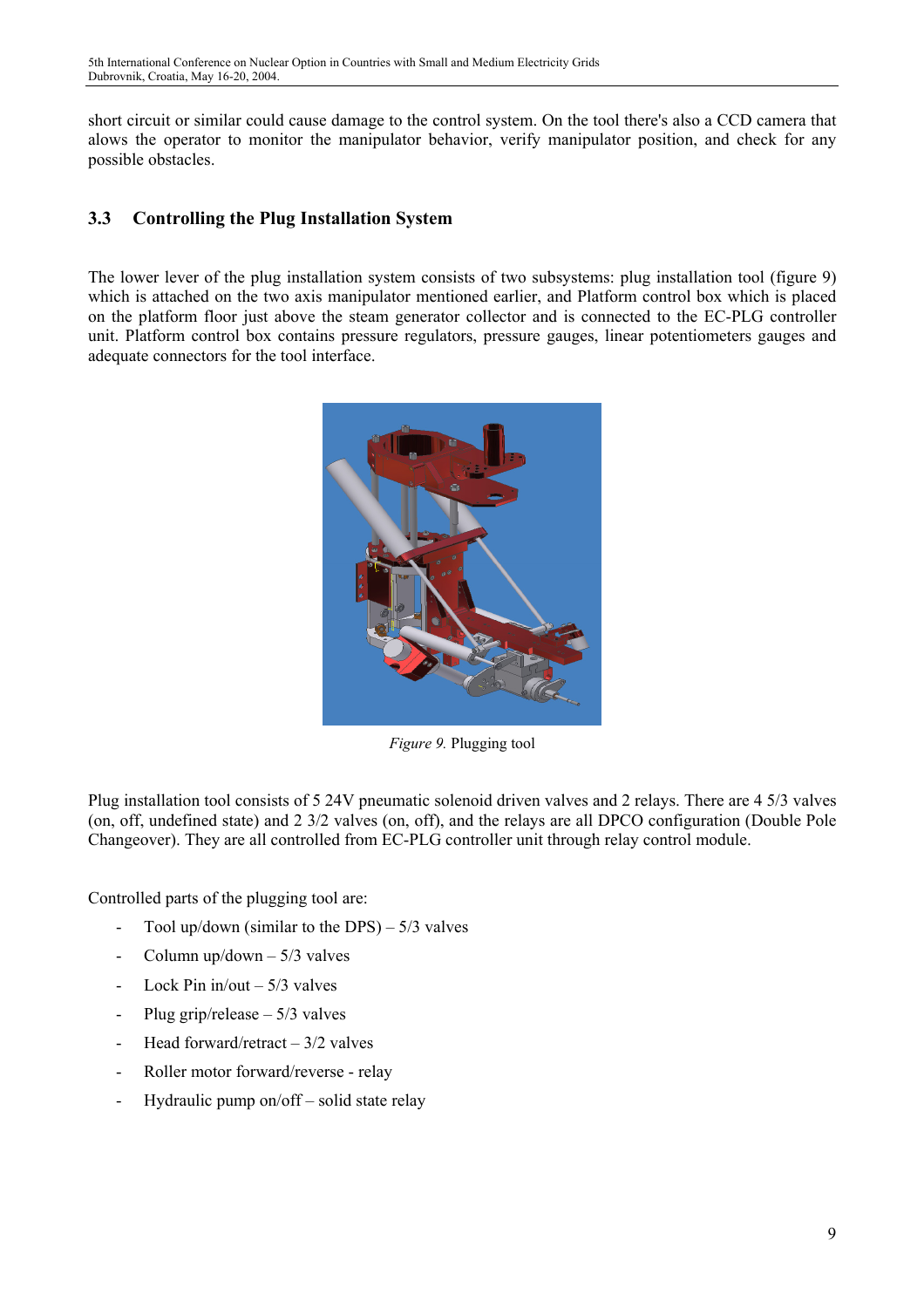## **4 AUTOMATION OF THE VVER STEAM GENERATOR INSPECTION**

Automation of the VVER steam generator inspection, as well as entire system, can be separated into two major parts:

- Eddy Current tube testing system automation
- Plugging system automation

These two parts are time independent so we can analyze them separately. The task of the Eddy Current tube testing system is to perform the acquisition of all required tubes safely and reliable as fast as possible. The reliability of the acquired data is very important because errors are impermissible (some errors can be tolerated but they should be lowered to the minimum). A first component of this system is Manipulator guidance system which task is to position guide tube, through which Eddy Current probe is passing, exactly in front of a required tube. Steve Manipulator is the software which task is to control the manipulator and take care that guide tube is directly in front of the required tube. Steve Manipulator signals the EddyOne Acquisition software when it reaches the required position and EddyOne Acquisition can start the process of acquiring the data from the tube. EddyOne Acquisition controls pusher motors (DPS) to push the probe in to a tube to the defined depth. When defined depth has been reached, motors are automatically starting to run reverse (pulling of the probe) and activates data acquisition using Eddy Current tester. When the probe passes through sensing coil DPS motors are signalled to stop and Steve Manipulator is signalled that it can move to the next tube.

Plugging system also uses Manipulator guidance system for the positioning of the plugging tool in front of the required tube. When the manipulator is on the required position (using Steve Manipulator), the Plugging Control System software is signalized that the plugging process can begin. Plugging of the specific tube is complex process and requires huge reliability in tool operations (wrong plug installation is a huge problem) so semiautomatic mode is implemented is this process (a operator is operating the plugging process while some unwanted states are controlled automatically).



*Figure 10.* Interaction between software components during automatic process

The process of the automation of each component, as well as problems in implementation, of the system will be presented in the next few chapters. The goals of the system automation are:

- to speed up the testing process
- to increase reliability by avoiding the operators mistakes
- to increase level of process logging and documenting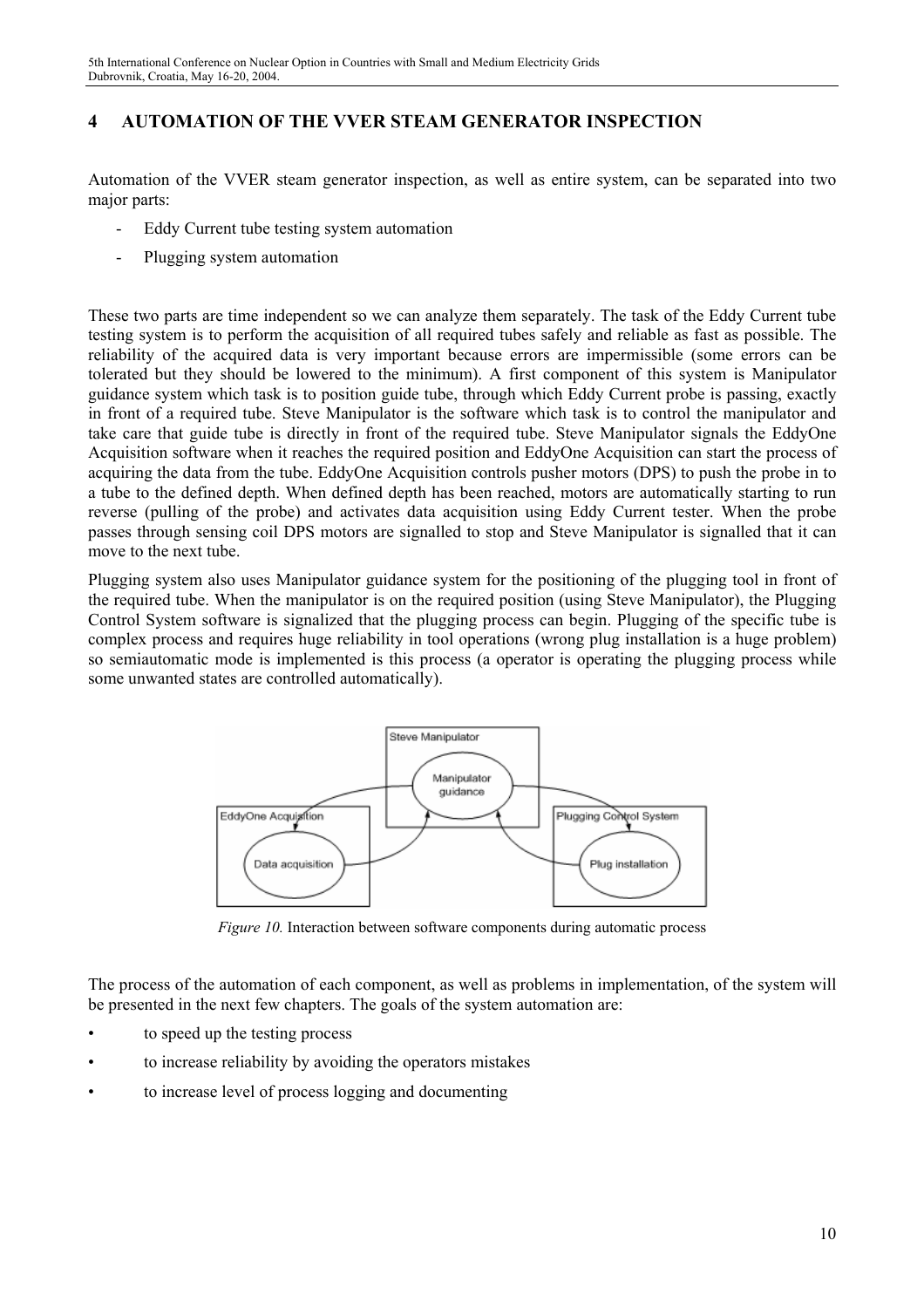## **4.1 Manipulator Guidance System**

VVER steam generator collector is in cylindrical shape and the collection of the tubes are welded between inlet (hot) leg and outlet (cold) leg and symmetrically separated in cylindrical coordinate system. The planar model of the collector (*Tube sheet model*) is used for the enumeration of each tube with coordinates row and column (figure 11).

Inlet and outlet collector (leg) have identical tube sheet model, but with the difference in numerations – the column coordinates are mirrored column coordinates in opposite leg what is obvious from the figure 11 (a top tubes plan). TEH is inlet (hot) leg, while TEC states for the outlet (cold) leg. On the same plan we can see that length and shape of the tube depends on the column coordinate.



*Figure 11.* Tube sheet model and top tubes plan

The main task of this system is to position a guide tube exactly in front of the tube (tube diameter is around 13mm for VVER-440, while the distance between tubes is around 10mm). This system is used to position DPS on the required tube as well as plugging tool. The manipulator is graded mainly on its precision and, less importantly, on its speed because of the small distance between the tubes and small tube diameter.

Steve Manipulator is used for distance control of this system and can operate in two operating modes:

- 1. Free-Run Mode
- 2. Automatic Mode

In Free-Run mode an operator can freely control a manipulator to guide it to specific tube. This mode of operating is mainly used during manipulator calibration process and during tool or probe replacement when the tool should be in top position (outside the collector). During the calibration process operator is locating three different tubes (e.g. grey tubes on figure 12) and based on the position feedback on that coordinates the interval between tubes can be calculated.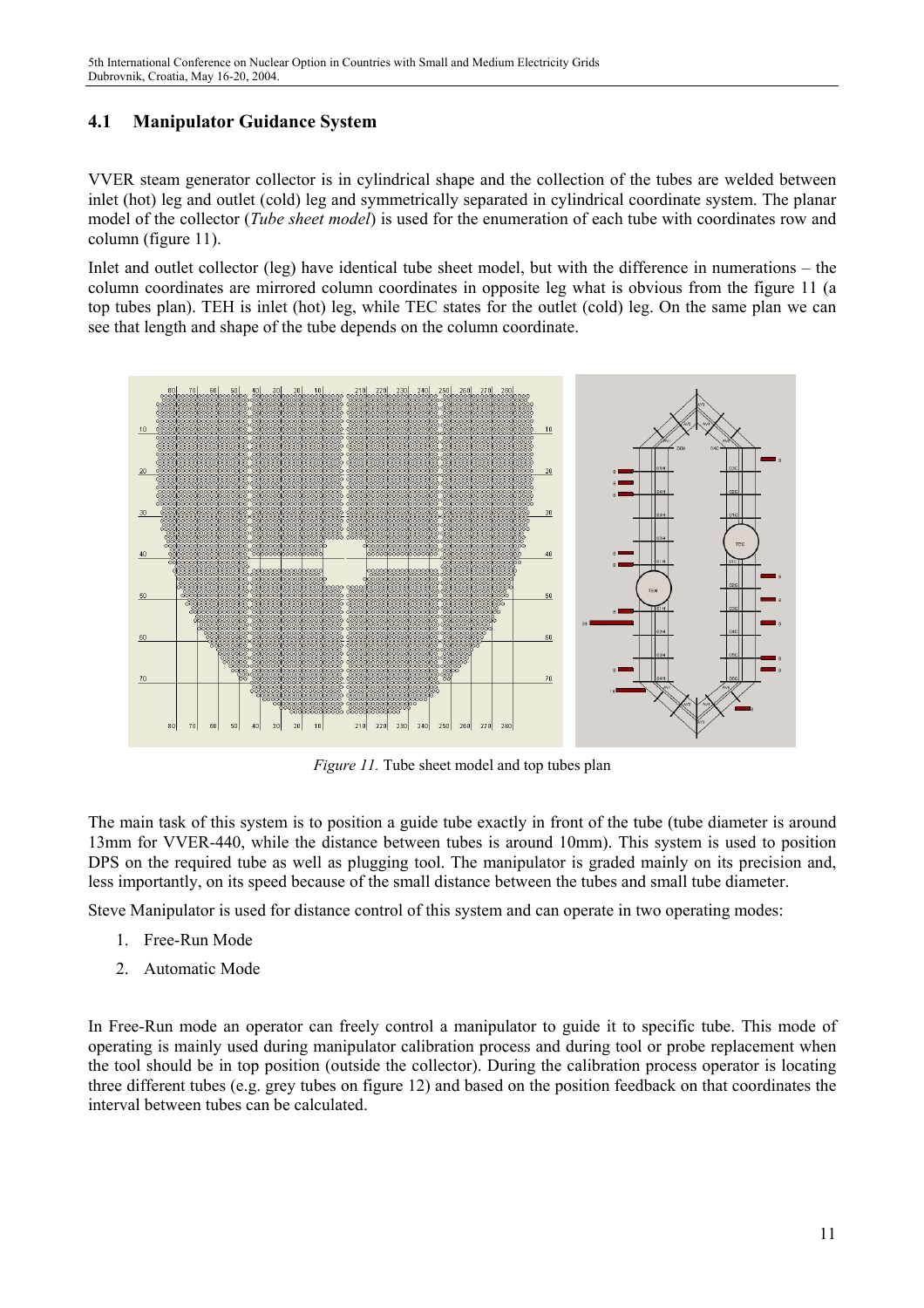

*Figure 12.* Calibration example

The process of calibration is used to create planar tube sheet model in the software and use that model for the positioning of manipulator. The coordinates can be transferred from planar tube sheet model (column and row) into manipulators cylindrical coordinates (rotation and elevation), and vice verse, according to the following equations [3]:

$$
\vec{t} = A\vec{m}, \quad \vec{m} = \begin{bmatrix} \varphi_m \\ y_m \\ 1 \end{bmatrix}, \quad \vec{t} = \begin{bmatrix} col_t \\ row_t \\ 1 \end{bmatrix}, \tag{1}
$$

where  $\vec{m}$  is the input consisting of manipulator sensor readouts (rotation and elevation), while  $\vec{t}$  is the vector consisting of coordinates in tube sheet model (column and row). The calculation of the transformation matrix *A* according to three points is calculated as follows:

$$
A = \vec{t} \times \vec{m}^{-1}
$$
  
\n
$$
\Rightarrow
$$
  
\n
$$
A = \begin{bmatrix} col_{t1} & col_{t2} & col_{t3} \\ row_{t1} & row_{t2} & row_{t3} \\ 1 & 1 & 1 \end{bmatrix} \times \begin{bmatrix} \varphi_{m1} & \varphi_{m2} & \varphi_{m3} \\ y_{m1} & y_{m2} & y_{m3} \\ 1 & 1 & 1 \end{bmatrix}^{-1}
$$
 (2)

where  $col_{ti}$ ,  $row_{ti}$  are coordinates in tube sheet model, and  $\varphi_{mi}$ ,  $y_{mi}$  are coordinates in cylindrical system according to the manipulator feedback.

The basic assumption made with this mapping is that the manipulator vertical axis, that is also the center of rotation for the horizontal motion axis, runs through the axis of the cylinder of tube sheet. This is reasonable because the manipulator hardware can be mounted very precisely on the steam generator. Since the planar tube sheet model is only a representative model of the actual tube arrangements where scales and angles are not always proportional, separate calibrations have to be made for each section on the tube sheet or correct errors on some area using *spot calibration* which recalculates transformation matrix A according to the current position of the manipulator.

The automatic manipulator guidance system involves Test Plan (or Plugging Plan) list which defines tubes that are requested for testing (or plugging). That plan defines in which order we want to do the testing (plugging). When Steve Manipulator gets the signal that current tube has been tested (plugged) it automatically guides the manipulator to the next tube in the plan.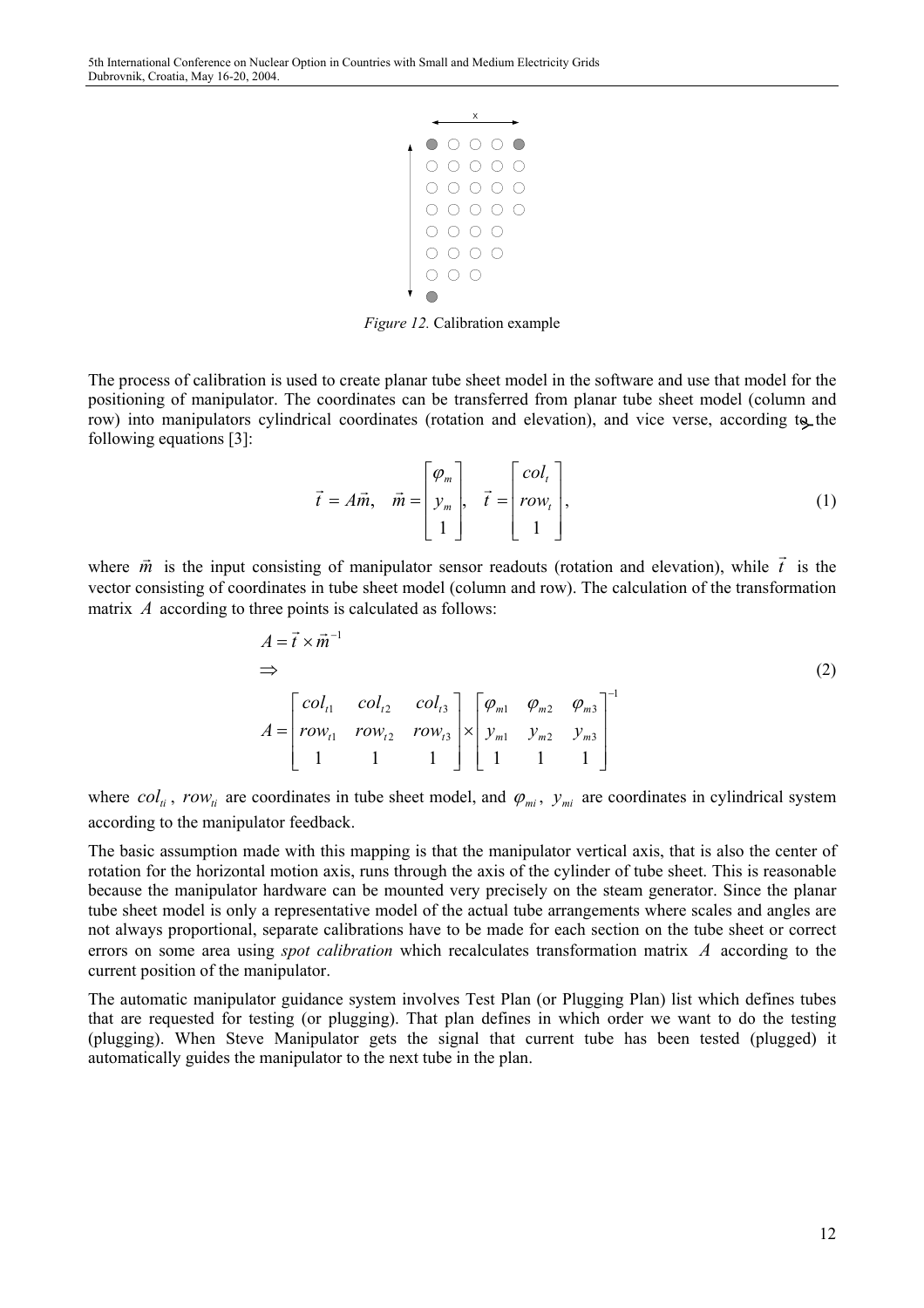## **4.2 Eddy Current Acquisition System**

Eddy Current Acquisition System has a primary function to push two probes in tubes on specific depth and to record the state of the tube by pulling the probes from the tube monotonously. The system involves following parts:

- DPS (double pusher system)
- Eddy Current probe
- Eddy Current tester
- EC-PLG control unit modules
- EddyOne Acquisition software

Tubes that should be tested are different length and shape depending of the column coordinates in the tube sheet mode according to the figure 11.

The task of the EddyOne Acquisition software is distance control of the acquisition process – pushing/pulling the probes and recording of the tube state. Software supports double pusher system (DPS) which enables to synchronously acquire two tubes (in the same column, distanced for two rows) and to decrease testing time. The acquisition is possible to do in manual mode (an operator is responsible for the starting/stopping of the pusher motors and acquisition process) or in automatic mode where software controls the process of acquiring data and pusher motors automatically which will be described in the following text.

Eddy Current probe is very delicate and can be easily damage (destroy). On the other side the testing should be performed as quick as possible and the biggest problem are tube curves through which delicate probe should pass in much lower speed than through straight part of the tube. To perform this operation software should have the information about probe position in the tube. That information is provided to the software through encoder feedback so software can reduce speed in front of the curve.

Each tube has a number of supports which is used to detect specific places (specific depth) in a tube. Distance between supports is well defines and provided to the software in Landmark table. All tube curves have a specific support and by knowing the depth from the Landmark table and from encoder feedback we can enable easy tube pushing to specific support (specific depth) and lower the speed before entering tube curve (also support).

A friction between probe and tube is increasing with the probe depth in a tube, and the number and the shape of passed tube curves. The AV3 support (curve) is the sharpest and too deep so the friction is too high so the acquisition is performing for half tube from each collector side (half from inlet and half from outlet leg). The depth criteria is AV3 so pushing of the probes is activated until probes do not pass AV3 support and then EddyOne Acquisition automatically starts acquisition process.

The acquisition process involves starting of the recording of the tube using Eddy Current tester instrument and starting the DPS motors in reverse (pull) direction and defined speed. The motor speed is unique (defined in the testing procedure) because during the probe pulling there is no problem with tube curves. When the probe exits the tube and enters guide tube sensing coil will automatically stop the motors and the recording is finished. EddyOne Acquisition sends a signal to the Steve Manipulator that recording is finished and it can move to the next tube in test plan. The automatic acquisition process is presented on figure 13.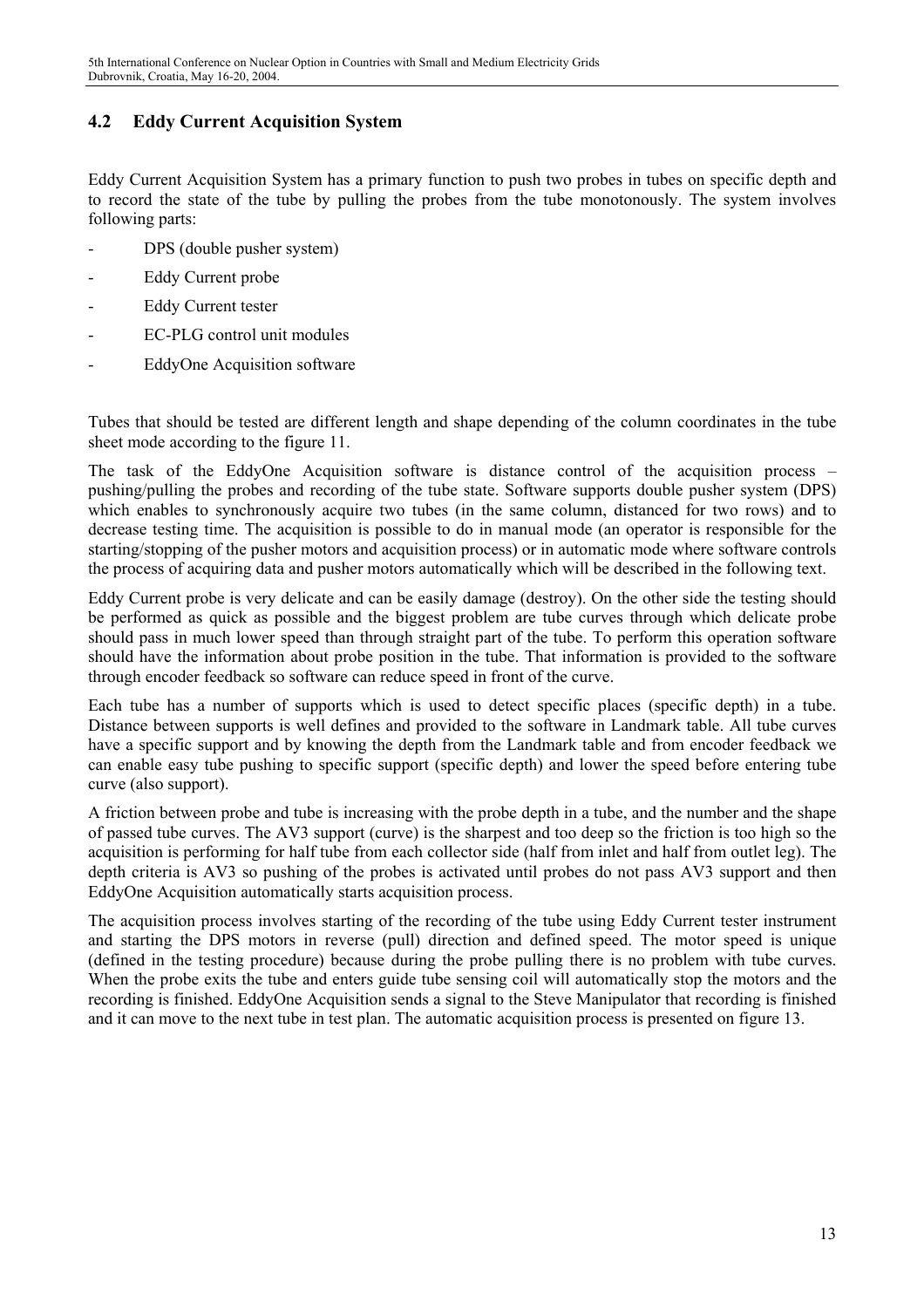

*Figure 13.* The automatic acquisition process

## **4.3 Plug installation system**

Plug installation system is responsible for reliable plug installation as specified in procedure [4]. According to mechanical plug installation procedure [4] consists of two basic operations:

- 1. Tube end rolling
- 2. Plug installation

Tube end rolling is performed with roller tool placed on the plugging manipulator. It is a pneumatic drive which is CW/CCW controllable, and has rotating speed proportional to input pressure. The purpose of rolling is to make the inner tube surface smoother so that mechanical plug can fit the tube and by that seal the tube.

After the rolling has completed on all required tubes, the more demanding part comes – plug installation. Roller tool is replaced by plugging tool. Mechanical plug is a qualified unit which has a characteristic to expand while it's being placed into the tube and exposed to high pressures (around 6000 psi) and by that it merges with the tube. During plug installation hydraulic pump pressure (during plug expansion) and plug expander distance are monitored. Based on these two measurements the operator can conclude whether plug installation has been performed successfully. Measurements of these two parameters are performed locally on the EC-PLG unit (which is connected directly with the tool) and the plug expansion is stopped automatically when measured values are within required limits.



*Figure 14.* Plug

The tool can carry up to 10 mechanical plugs in a loading tube. This ensures that the manipulator should not drive to the collector entrance every time after the plug has been installed. The control unit must simply assure taking the next plug in the loading tube and continuing the plug installation task.